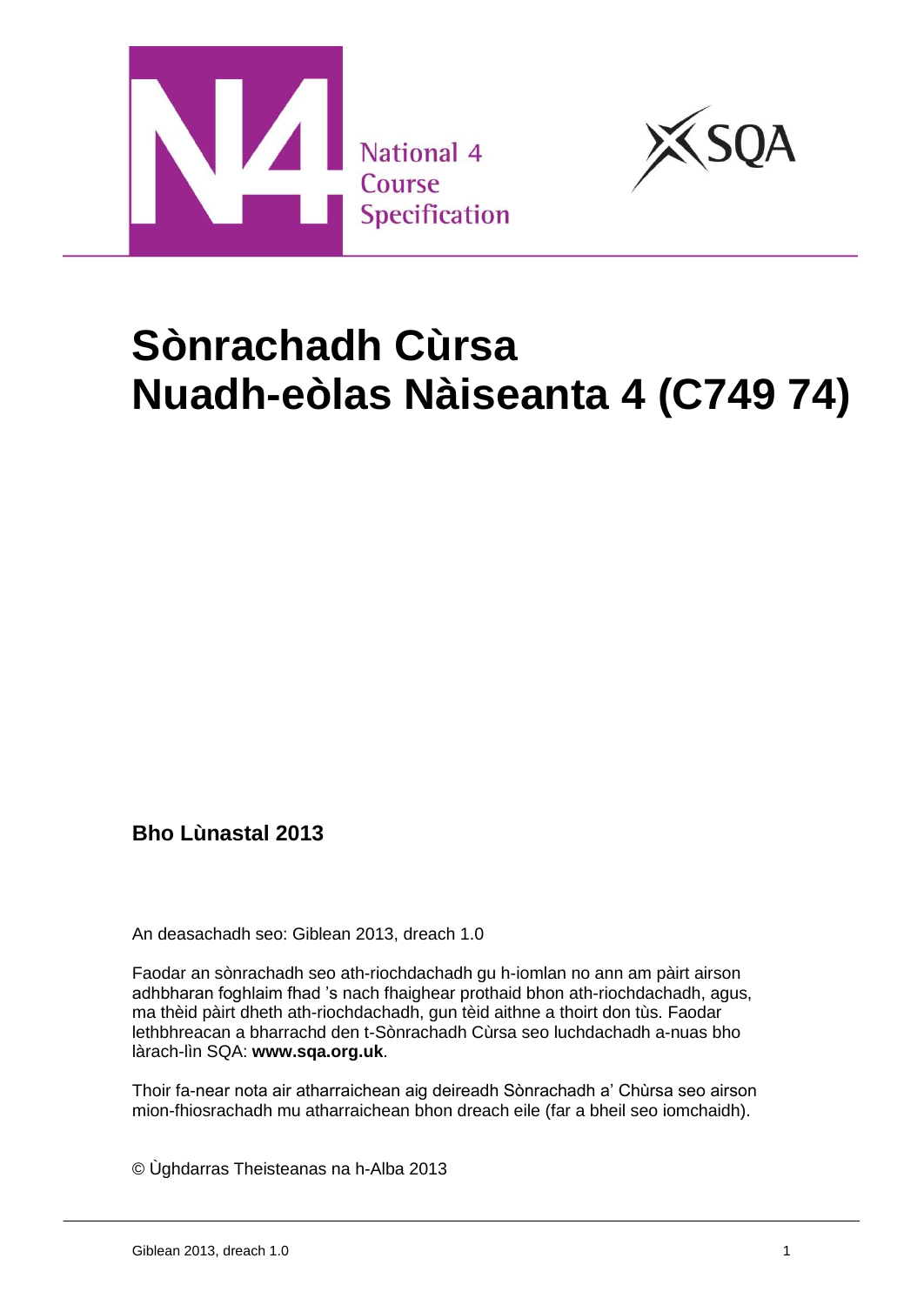# **Cnàmhan a' Chùrsa**

**Tiotal a' Chùrsa**: Nuadh-eòlas Nàiseanta 4

**SCQF:** ire 4 (24 puingean creideis SCQF)

**Còd a' Chùrsa:** C749 74

#### **Aonadan Riatanach**

| H <sub>23</sub> C 74 | Nuadh-eòlas: Deamocrasaidh ann an Alba agus san Rìoghachd<br>Aonaichte (Nàiseanta 4) |
|----------------------|--------------------------------------------------------------------------------------|
|                      | 6 puingean creideis SCQF                                                             |
| <b>H23F74</b>        | Nuadh-eòlas: Cùisean Sòisealta san Rìoghachd Aonaichte<br>(Nàiseanta 4)              |
|                      | 6 puingean creideis SCQF                                                             |
| <b>H23G 74</b>       | Nuadh-eòlas: Cùisean Eadar-nàiseanta (Nàiseanta 4)<br>6 puingean creideis SCQF       |

#### **Aonad Luach-Leasaichte**

**H23R 74 Pìos-obrach Nuadh-eòlais (Nàiseanta 4)**

**6 puingean creideis SCQF**

Tha an Cùrsa seo a' gabhail a-steach sia puingean creideis SCQF airson measadh air luach-leasaichte san Aonad Luach-Leasaichte. Tha fiosrachadh a bharrachd mun Aonad seo ri fhaighinn san earrainn air Measadh.

## **Ìre tòiseachaidh**

Gheibhear a-steach don Chùrsa seo le cead an ionaid. Ge-tà, bhiodh dùil gum biodh luchd-ionnsachaidh air sgilean, eòlas agus tuigse fhaighinn bho na teisteanasan a leanas no feadhainn cho-ionann, agus/no eòlas:

Cùrsa Nuadh-eòlas Nàiseanta 3 no Aonadan buntainneach bhon Chùrsa

A thaobh ionnsachadh agus eòlas ro-làimh, dh'fhaodadh eòlasan agus builean buntainneach a bhith nam bunait iomchaidh airson an Cùrsa seo a dhèanamh cuideachd. Thèid tuilleadh fiosrachaidh air eòlasan agus builean buntainneach a thoirt seachad ann an *Notaichean-taic a' Chùrsa*.

### **Adhartas**

Dh'fhaodadh an Cùrsa seo no na h-Aonadan aige a bhith nan slighe air adhart gu:

- Cùrsa Nuadh-eòlais no Aonadan bhon Chùrsa aig Nàiseanta 5
- Giblean 2013, dreach 1.0 2 tuilleadh ionnsachaidh, cosnadh agus/no trèanadh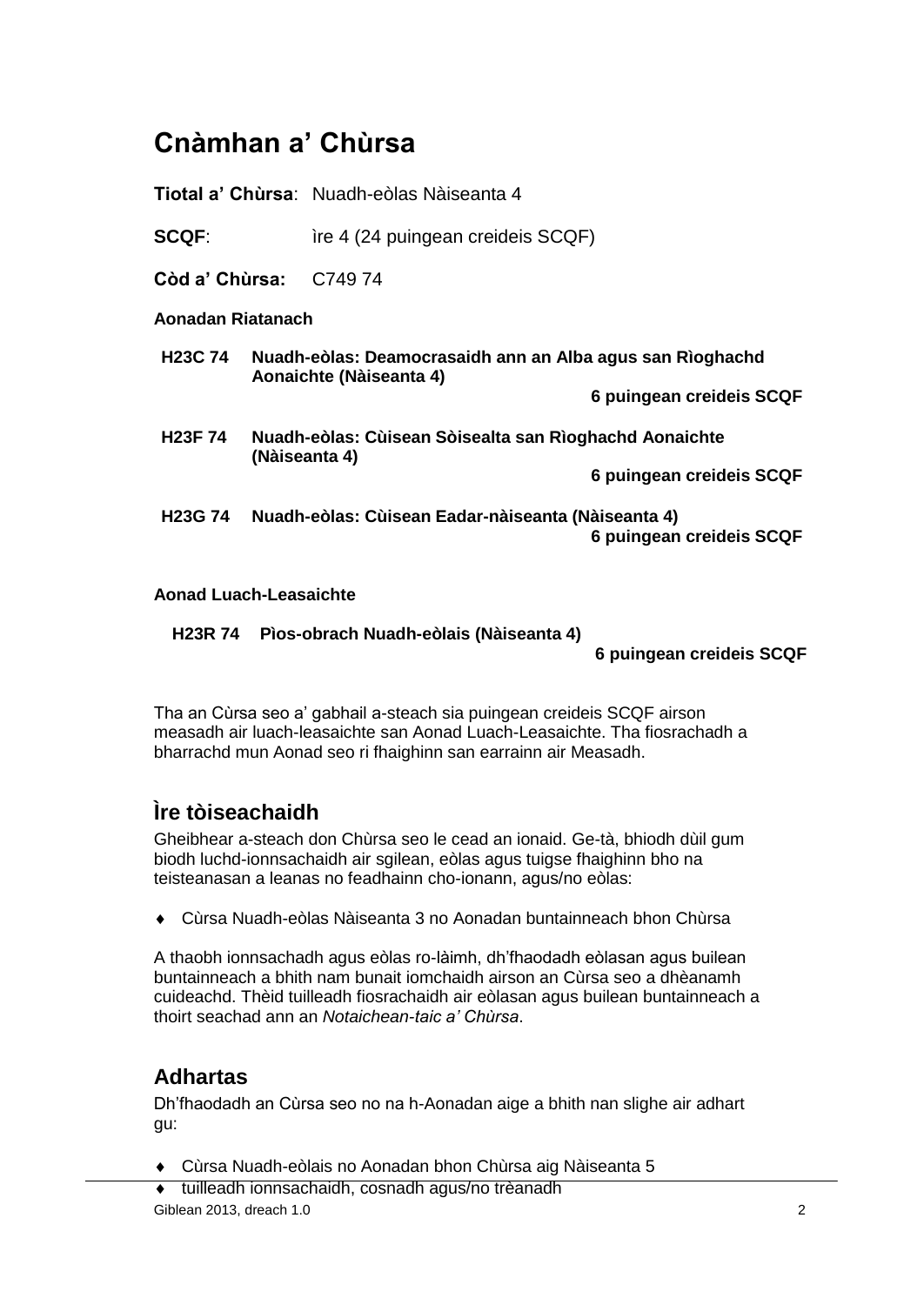Tha tuilleadh mion-fhiosrachaidh anns an earrainn air Feallsanachd.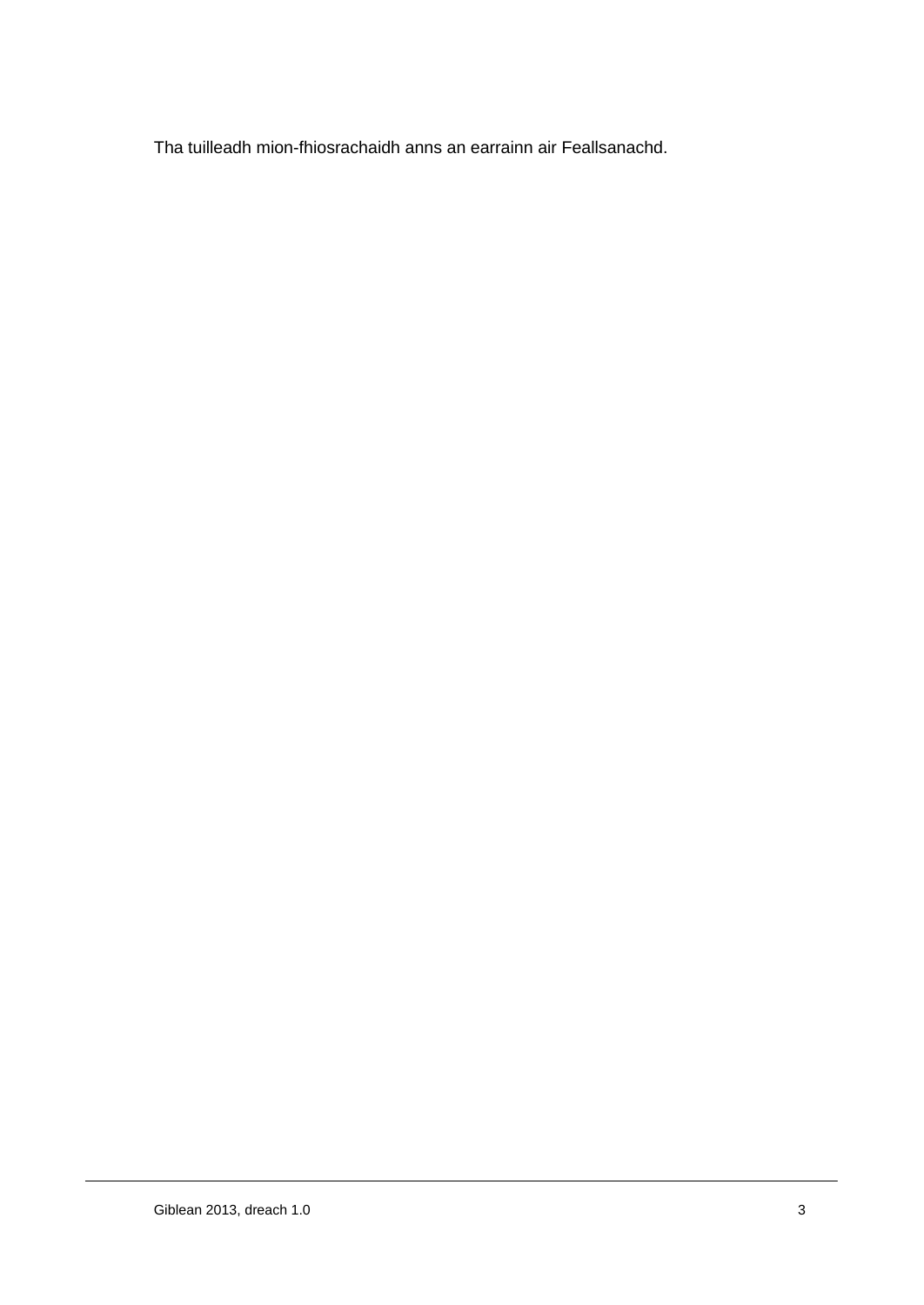# **Co-ionannachd agus in-ghabhail**

Tha an Sònrachadh Cùrsa seo air a dhealbh gus dèanamh cinnteach nach eil bacaidhean neo-riatanach ann ro ionnsachadh no measadh. Bu chòir feumalachdan luchd-ionnsachaidh fa leth a thoirt fa-near nuair a thatar a' planaigeadh eòlasan ionnsachaidh, a' taghadh dòighean measaidh no a' cnuasachadh air fianais eile. Airson fiosrachadh a bharrachd, seall air *Notaichean-taic a' Chùrsa.*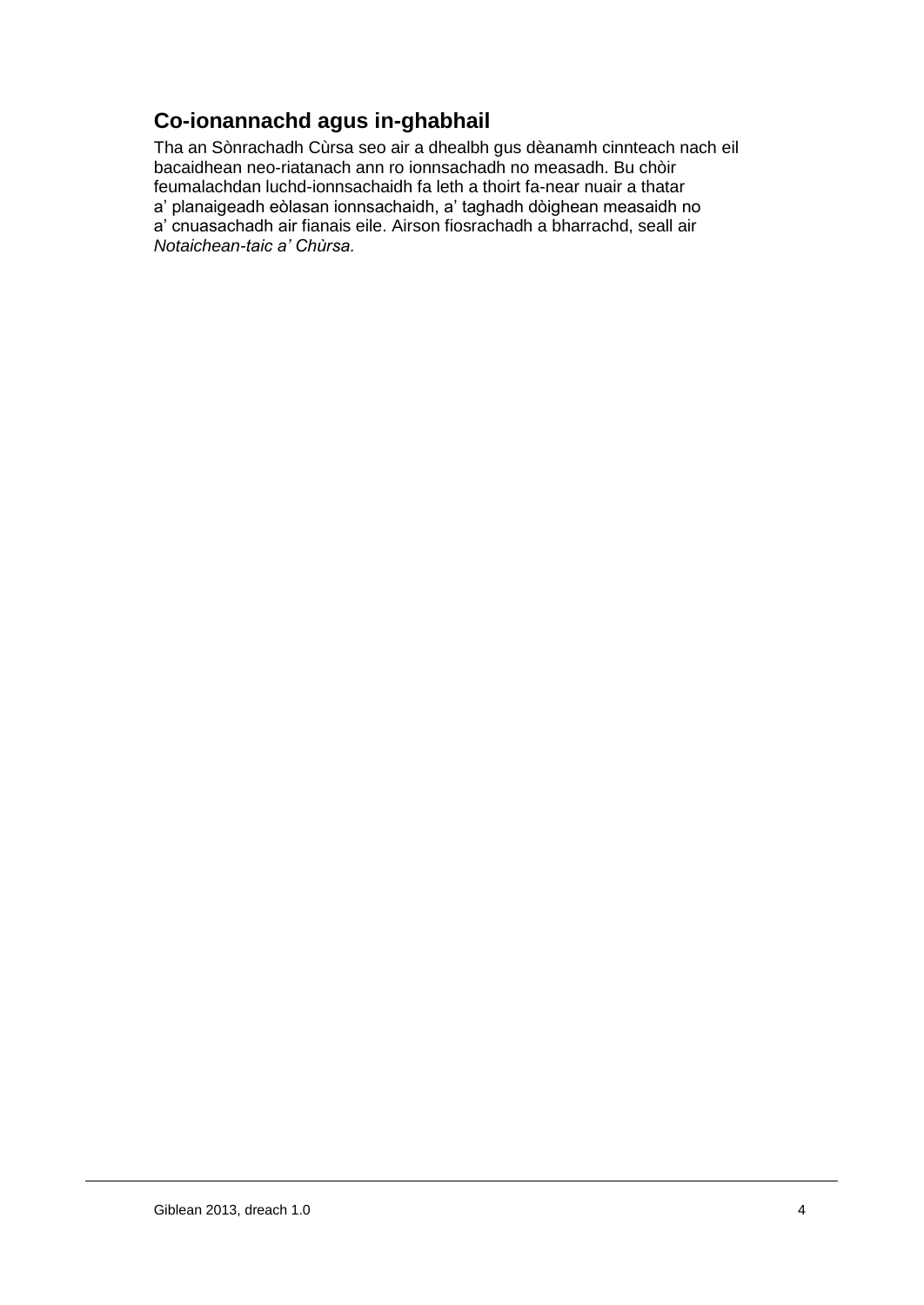# **Feallsanachd**

Tha na Cùrsaichean Nàiseanta ùra agus ùraichte uile a' nochdadh luachan, adhbharan agus prionnsapalan Curraicealam airson Sàr-mhathais. Tha iad a' tairgsinn sùbailteachd, barrachd ùine airson ionnsachadh, fòcas nas fheàrr air sgilean agus a' cleachdadh ionnsachadh, agus cothrom airson pearsanachadh agus roghainn.

Anns a' Chùrsa seo, agus na h-Aonadan a tha nam pàirt dheth, bidh cuideam air leasachadh sgilean agus cleachdadh nan sgilean sin. Bidh dòighean measaidh co-rèireach, freagarrach agus a' cur air adhart sàr chleachdadh, a' leigeil le luchd-ionnsachaidh na h-ìrean as àirde a tha nan comas a ruighinn.

Tha an Cùrsa seo a' toirt chothroman do luchd-ionnsachaidh cumail orra a' faighinn agus a' leasachadh buadhan agus comasan nan ceithir comasachdan, cho math ri sgilean airson ionnsachadh, sgilean airson beatha agus sgilean airson obair.

Bheir na Cùrsaichean gu lèir cothroman do luchd-ionnsachaidh farsaingeachd, dùbhlan agus cleachdadh a leasachadh, ach bidh fòcas agus cothromachd a' mheasaidh freagarrach airson an raoin cuspair.

### **Dàimh eadar an Cùrsa agus luachan, adhbharan agus prionnsapalan Curraicealam airson Sàr-mhathais**

Tha an Cùrsa Nuadh-eòlais a' togail air prionnsapalan agus cleachdadh airson eòlas sòisealta agus thèid a leasachadh gu h-àraidh, ged nach ann buileach, fon cheann 'daoine ann an comann-sòisealta, eaconamaidh agus gnothachas' taobh a-staigh eòlasan agus builean ann an raon curraicealaim eòlas sòisealta.

Brosnaichidh an Cùrsa seo luchd-ionnsachaidh gus beachdan cudromach a leasachadh, a' gabhail a-steach: inntinn fhosgailte agus spèis do luachan, creideasan agus cultaran dhaoine eile; a bhith fosgailte do smaoineachadh agus bheachdan ùra; mothachadh air dleastanas agus saoranachd chruinneil.

Bheir an Cùrsa seo tuigse nas fheàrr do luchd-ionnsachaidh air an t-saoghal cho-aimsireil agus an àite fhèin ann. Tro bhith a' dèanamh a' Chùrsa seo, leasaichidh luchd-ionnsachaidh na ceithir comasachdan ann an iomadh dòigh. Mar eisimpleir, thèid sealladh an luchd-ionnsachaidh a leudachadh agus bidh dùbhlan romhpa coimhead air an t-saoghal ann an dòighean ùra. Fàsaidh a' mhisneachd aca nuair a thòisicheas iad a' tuigsinn barrachd mun dearbhaithne fhèin agus mun àite fhèin san t-saoghal cho-aimsireil. Togaidh luchdionnsachaidh frèam de eòlas agus tuigse shòisealta, phoilitigeach agus eaconamach a chuidicheas iad gus mothachadh fhaighinn air saoranachd earbsach.

Bheir an obair rannsachaidh agus breithneachaidh sa Chùrsa seo eòlas cudromach do luchd-ionnsachaidh a thaobh a bhith a' cur ri obair-buidhne agus cuideachd a bhith ag obair air an ceann fhèin. Gheibh luchd-ionnsachaidh buadhan a bhios cudromach airson am beatha agus an obair.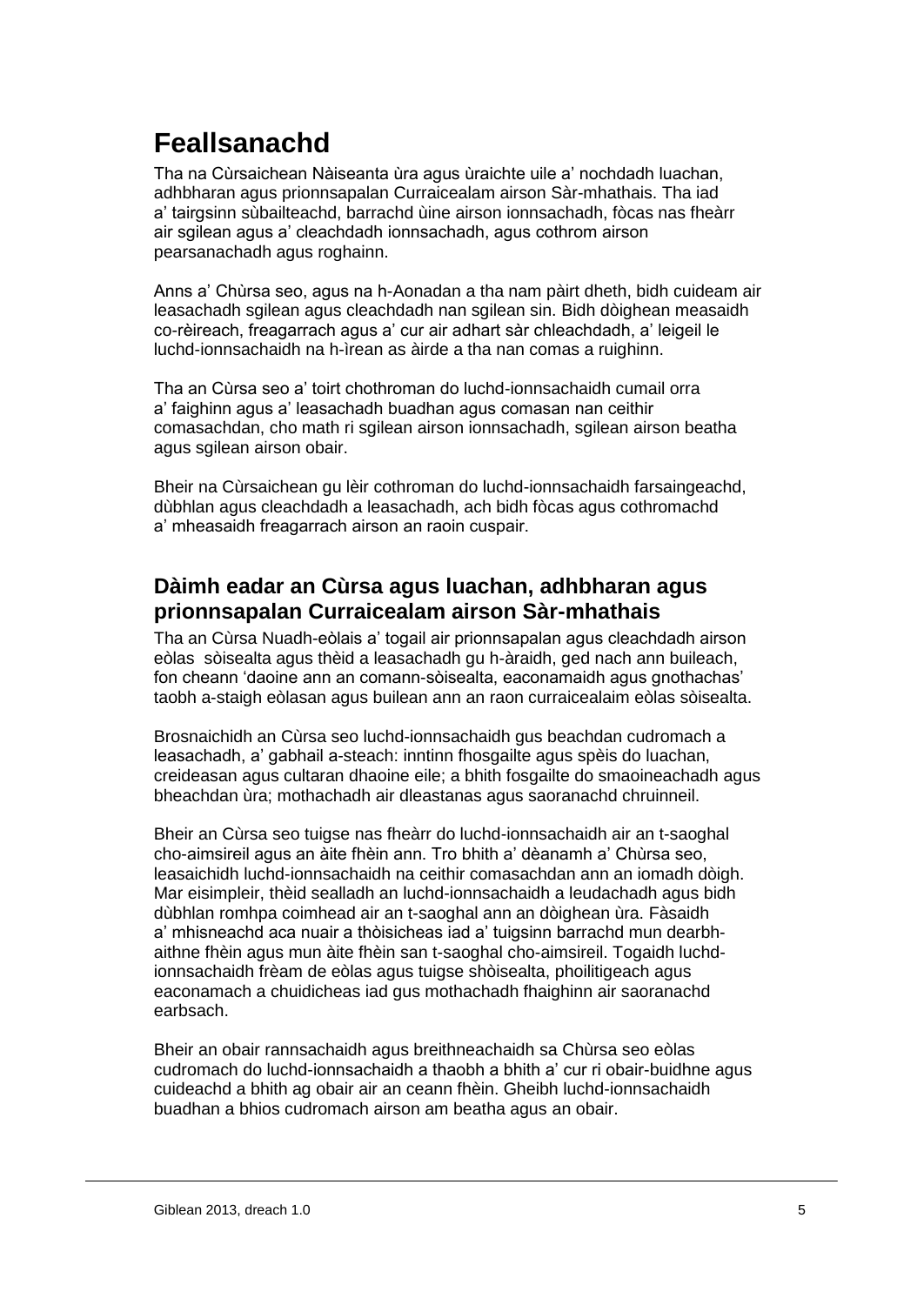Tro sgilean agus susbaint a' Chùrsa seo, gheibh luchd-ionnsachaidh barrachd tuigse air an t-siostam phoilitigeach dheamocratach agus an àite fhèin ann, cho math ri mothachadh air saoranachd earbsach. Leis gum bi cuideam air luachadh stòran agus dèanamh cho-dhùnaidhean, thèid sgilean smaoineachaidh a leasachadh. Mean air mhean thig piseach air sgilean litearrachd agus àireamhachd luchd-ionnsachaidh cuideachd.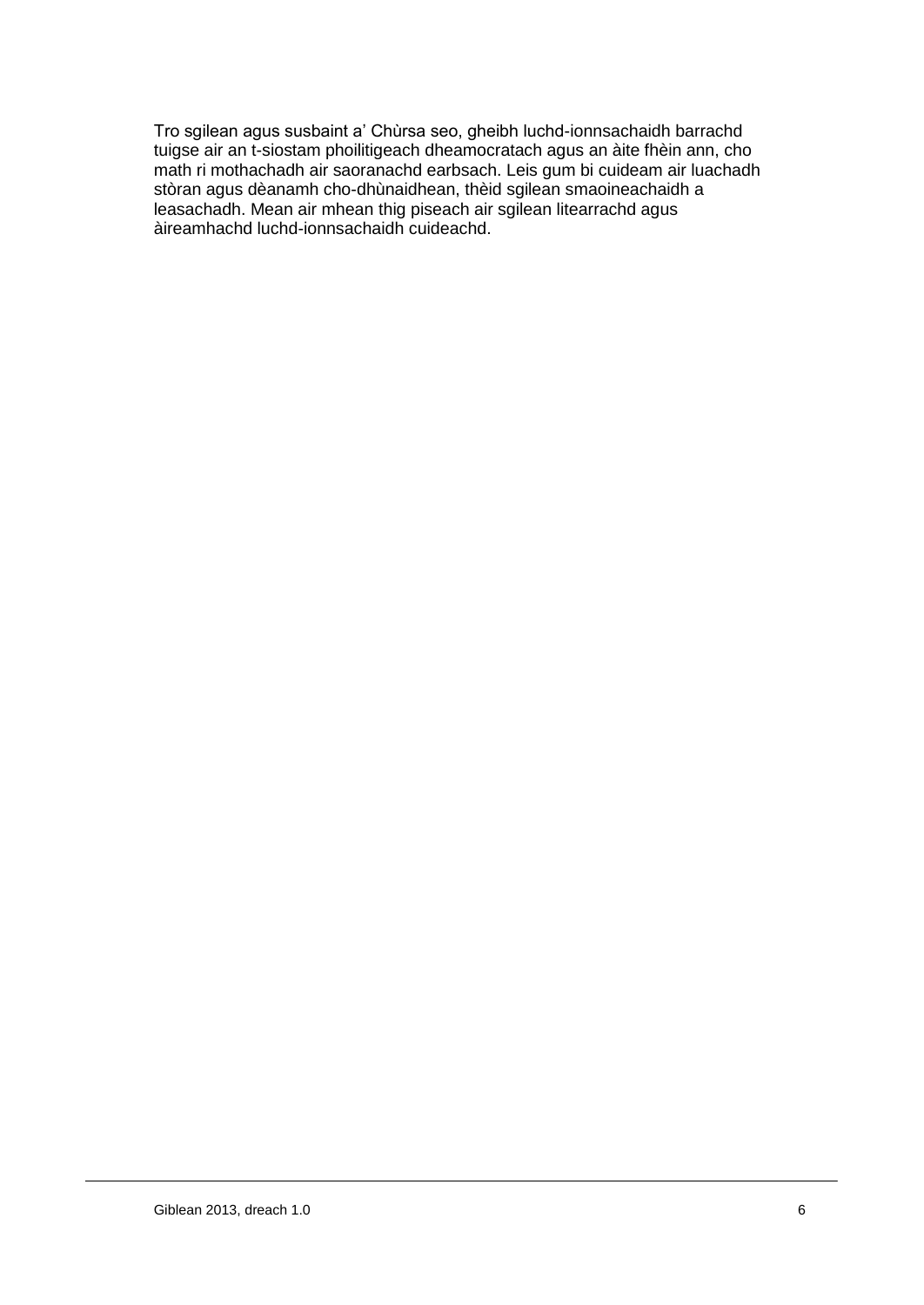### **Adhbhar agus amasan a' Chùrsa**

Fosglaidh Nuadh-eòlas saoghal comann-sòisealta co-aimsireil do luchdionnsachaidh.

'S e adhbhar Nuadh-eòlais eòlas agus tuigse an neach-ionnsachaidh a leasachadh a thaobh chùisean poilitigeach agus sòisealta co-aimsireil ann an co-theacsaichean ionadail, ann an Alba, san Rìoghachd Aonaichte agus gu h-eadar-nàiseanta. Anns na co-theacsaichean sin, gheibh luchd-ionnsachaidh mothachadh air na cùisean sòisealta agus poilitigeach a choinnicheas iad nam beatha. Thèid an t-adhbhar seo a thoirt gu buil tro bhith a' dèanamh nan ceithir Aonadan sa Chùrsa gu soirbheachail.

Tron Chùrsa Nuadh-eòlais, gabhaidh luchd-ionnsachaidh sgrùdadh ciallach air comann-sòisealta co-aimsireil os làimh, agus thèid togail air na h-aon bhunbheachdan agus cuspairean tarsainn air na h-Aonadan. Leasaichidh an Cùrsa na sgilean a chuidicheas luchd-ionnsachaidh gus na pròiseasan sòisealta agus poilitigeach a choinnicheas iad an-dràsta agus san àm ri teachd eadarmhìneachadh, agus pàirt a ghabhail annta.

Tha Nuadh-eòlas a' cur gu sònraichte ris a' churraicealam le bhith a' cur nan saidheansan sòisealta – poilitigs, soiseòlas agus eaconamas – gu feum agus, far a bheil sin iomchaidh, beachdan co-cheangailte air an toirt bho chuspairean sòisealta eile. Mar sin, 's e dòigh-obrach ioma-chuspaireil a th' aige.

'S iad prìomh amasan Nuadh-eòlais gun leasaich luchd-ionnsachaidh:

- grunn sgilean rannsachaidh agus làimhseachadh fiosrachaidh
- tuigse neo-fhillte air a' phròiseas dheamocratach
- tuigse neo-fhillte air cùisean sòisealta agus eaconamach aig ìrean ionadail, Albannach, nàiseanta agus eadar-nàiseanta, agus dòighean air coinneachadh ri feumalachdan agus neo-ionannachdan
- mothachadh air beachdan eadar-dhealaichte air an ìre dham bi an stàit an sàs ann an comann-sòisealta
- mothachadh air coltas agus pròiseasan rèiteach-còmhstri
- tuigse air còraichean agus dleastanasan daonna agus laghail agus mar a thatar gan cleachdadh ann an comainn-shòisealta eadar-dhealaichte

# **Fiosrachadh mu luchd-ionnsachaidh àbhaisteach a dhèanadh an Cùrsa**

Tha an Cùrsa seo freagarrach airson luchd-ionnsachaidh eadar-dhealaichte, bhon fheadhainn a tha ag iarraidh tuigse nas fheàrr fhaighinn air comannsòisealta co-aimsireil agus air an àite aca fhèin ann, gu luchd-ionnsachaidh a tha airson a dhol air adhart gu trèanadh nas speisealaichte no gu foghlam adhartach no cosnadh.

Gheibhear a-steach don Chùrsa seo le cead an ionaid. Ge-tà, 's dòcha gum bi e feumail do luchd-ionnsachaidh na sgilean agus an t-eòlas a bhith aca a chaidh a leasachadh tro eòlasan agus builean buntainneach bhon fhoghlam fharsaing choitcheann no teisteanasan co-ionann.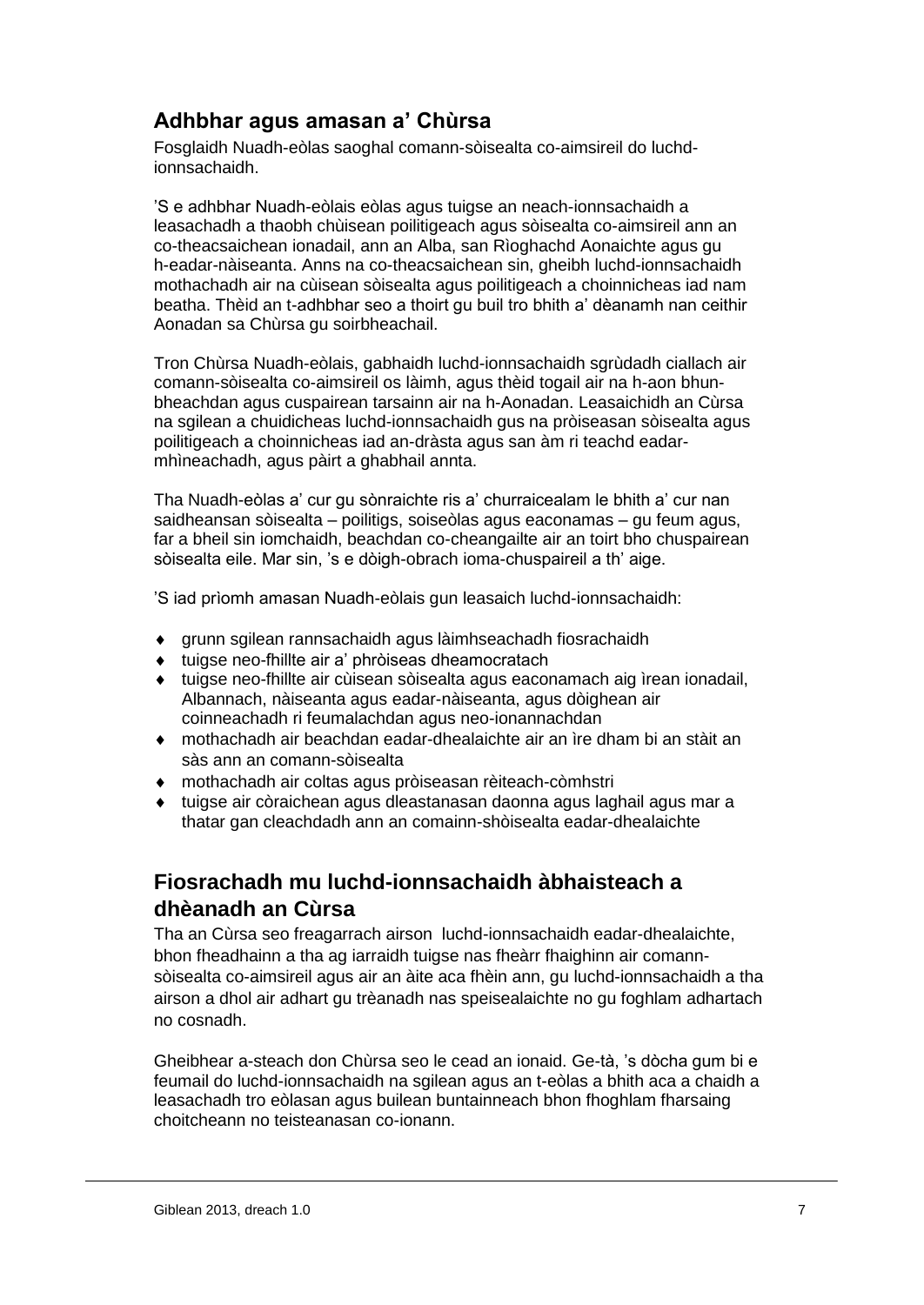Le bhith a' coileanadh a' Chùrsa seo gu soirbheachail leasaichidh luchdionnsachaidh grunn sgilean cudromach a ghabhas toirt tarsainn, a' gabhail a-steach: a' rannsachadh, a' tuigsinn agus a' cleachdadh sreath de dh'fhiosrachadh/fhianais air cùisean co-aimsireil; a' luachadh fiosrachadh/fianais gus mìneachaidhean neo-fhillte a thoirt fhad 's a tha iad a' lorg leiteachas agus àibheiseachd; a' dèanamh cho-dhùnaidhean agus a' tighinn gu co-dhùnaidhean; a' cur argamaidean neo-fhillte ri chèile ann an dòigh cothromach le structar; agus a' cur bheachdan, bharailean, agus cho-dhùnaidhean stèidhte air fianais an cèill, ann an caochladh dhòighean.

Tha Aonadan agus Cùrsaichean Nuadh-eòlais gan tabhann bho SCQF ìre 3 gu SCQF ìre 7. Gabhaidh adhartas dìreach a dhèanamh tro na h-ìrean de theisteanasan Nuadh-eòlais agus tarsainn gu teisteanasan eile san t-sreath de Chùrsaichean ann an Eòlas Sòisealta.

Leigidh Cùrsa Nuadh-eòlasNàiseanta 4 luchd-ionnsachaidh a-steach gu tuilleadh ionnsachaidh, cosnadh agus trèanadh. Tha an Cùrsa seo na ullachadh airson tòrr obraichean agus dhreuchdan eadar-dhealaichte.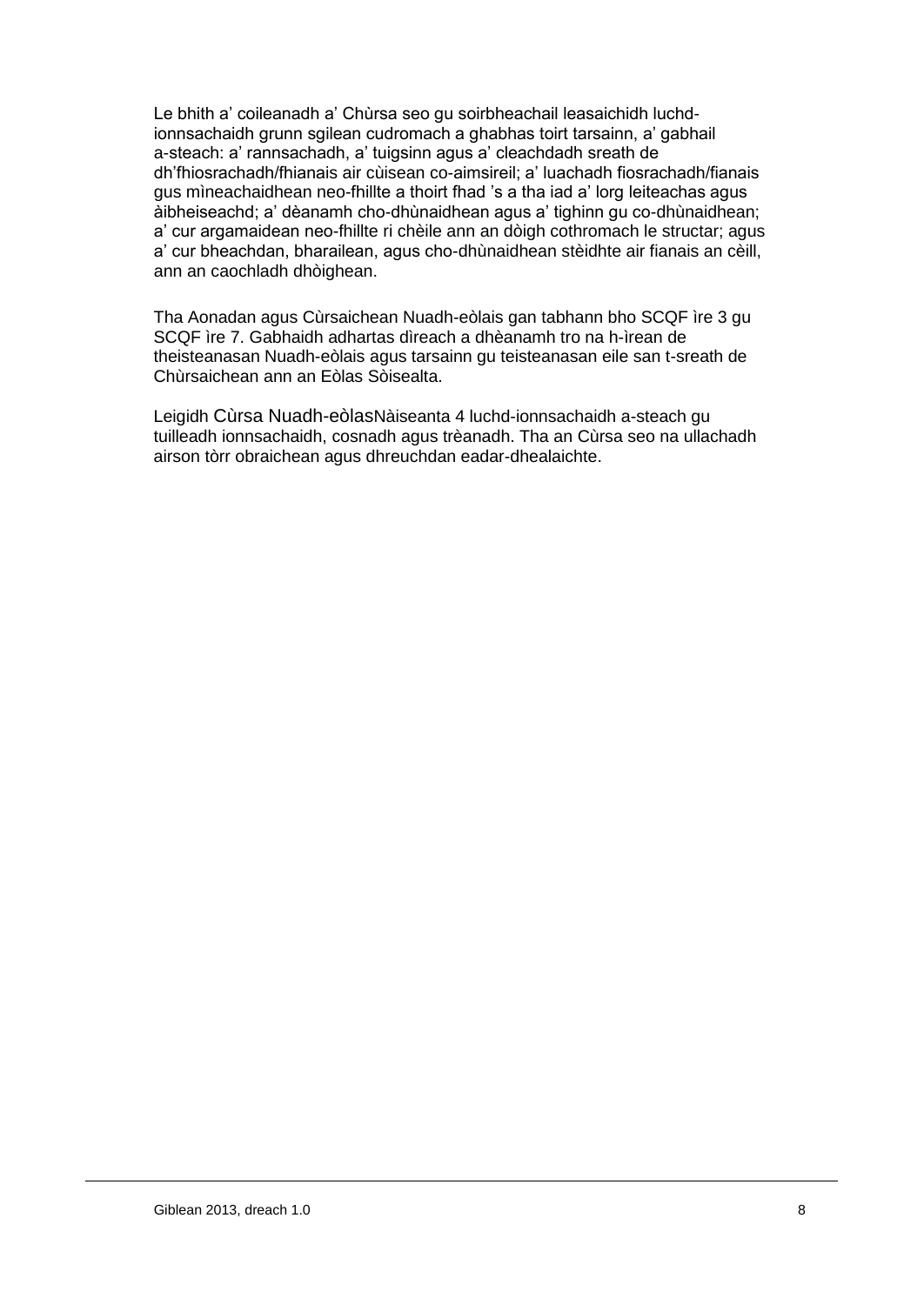# **Structar a' Chùrsa agus cumhachan coileanaidh**

## **Structar a' Chùrsa**

Leasaichidh an Cùrsa seo grunn sgilean inntinneil. Brosnaichidh e ionnsachadh gnìomhach fhad 's a tha e a' leasachadh tuigse air comann-sòisealta coaimsireil. Togaidh agus cleachdaidh luchd-ionnsachaidh eòlas buntainneach. Tro bhith a' cleachdadh beagan de stòran fiosrachaidh, leasaichidh iad sgilean rannsachaidh agus luachaidh gus cùisean poilitigeach, sòisealta agus eadarnàiseanta a thuigsinn agus a mhìneachadh.

Le bhith a' dèanamh a' Chùrsa seo, leasaichidh luchd-ionnsachaidh tòrr sgilean cudromach a ghabhas toirt tarsainn, a' gabhail a-steach: a' rannsachadh, a' tuigsinn agus a' cleachdadh sreath de dh'fhiosrachadh/fhianais air cùisean coaimsireil; a' luachadh fiosrachadh/fianais gus mìneachaidhean neo-fhillte a thoirt fhad 's a tha iad a' lorg leiteachas agus àibheiseachd; a' dèanamh chodhùnaidhean agus a' tighinn gu co-dhùnaidhean; a' cur argamaidean neo-fhillte ri chèile ann an dòigh cothromach le structar; agus a' cur bheachdan, bharailean, agus cho-dhùnaidhean stèidhte air fianais an cèill, ann an caochladh dhòighean.

Thèid na sgilean gu h-àrd a leasachadh agus a chleachdadh tarsainn air cotheacsaichean poilitigeach, sòisealta agus eadar-nàiseanta sna h-Aonadan a leanas. Bheir gach Aonad cothroman cuideachd do luchd-ionnsachaidh a bhith ag amas air sgilean sònraichte.

Tha ceithir Aonadan riatanach sa Chùrsa seo, a' gabhail a-steach an Aonaid Luach-Leasaichte. Am broinn gach Aonaid tha sùbailteachd a thaobh chuspairean a dh'fhaodar sgrùdadh gus pearsanachadh agus roghainn a cheadachadh.

Tha Aonadan nan cunntasan air slatan-tomhais airson measadh, 's chan ann nam prògraman ionnsachaidh agus teagaisg. Gabhaidh an lìbhrigeadh ann an grunn dhòighean.

Thèid na prionnsapalan gu h-àrd a chleachdadh anns na h-Aonadan gu h-ìosal:

#### **Nuadh-eòlas: Deamocrasaidh ann an Alba agus san Rìoghachd Aonaichte (Nàiseanta 4)**

San Aonad seo, leasaichidh luchd-ionnsachaidh sgilean le bhith a' cleachdadh stòran fiosrachaidh gus eisimpleirean de leiteachas agus àibheiseachd a lorg agus a mhìneachadh. Gheibh luchd-ionnsachaidh eòlas agus tuigse neo-fhillte air deamocrasaidh ann an Alba agus san Rìoghachd Aonaichte. Leasaichidh iad eòlas agus tuigse air structar poilitigeach na RA, a' gabhail a-steach àite na h-Alba taobh a-staigh seo agus nan deasbadan timcheall air an t-suidheachadh seo. Bidh taghadh aig luchd-ionnsachaidh an uair sin air co-theacsaichean airson sgrùdadh a thig **an dàrna cuid** bho shiostam poilitigeach na h-Alba **no**  bho shiostam poilitigeach na RA. Leasaichidh luchd-ionnsachaidh eòlas agus tuigse air na prìomh stèidheachaidhean agus buidhnean a tha an lùib beatha phoilitigeach sa cho-theacsa a thagh iad. Leasaichidh iad eòlas agus tuigse air na dòighean sam faigh comann-sòisealta fios mun t-siostam phoiltigeach, na dòighean anns an urrainn dhaibh pàirt a ghabhail ann, agus buaidh a thoirt air an t-siostam phoilitigeach. Leasaichidh iad tuigse air na còraichean agus na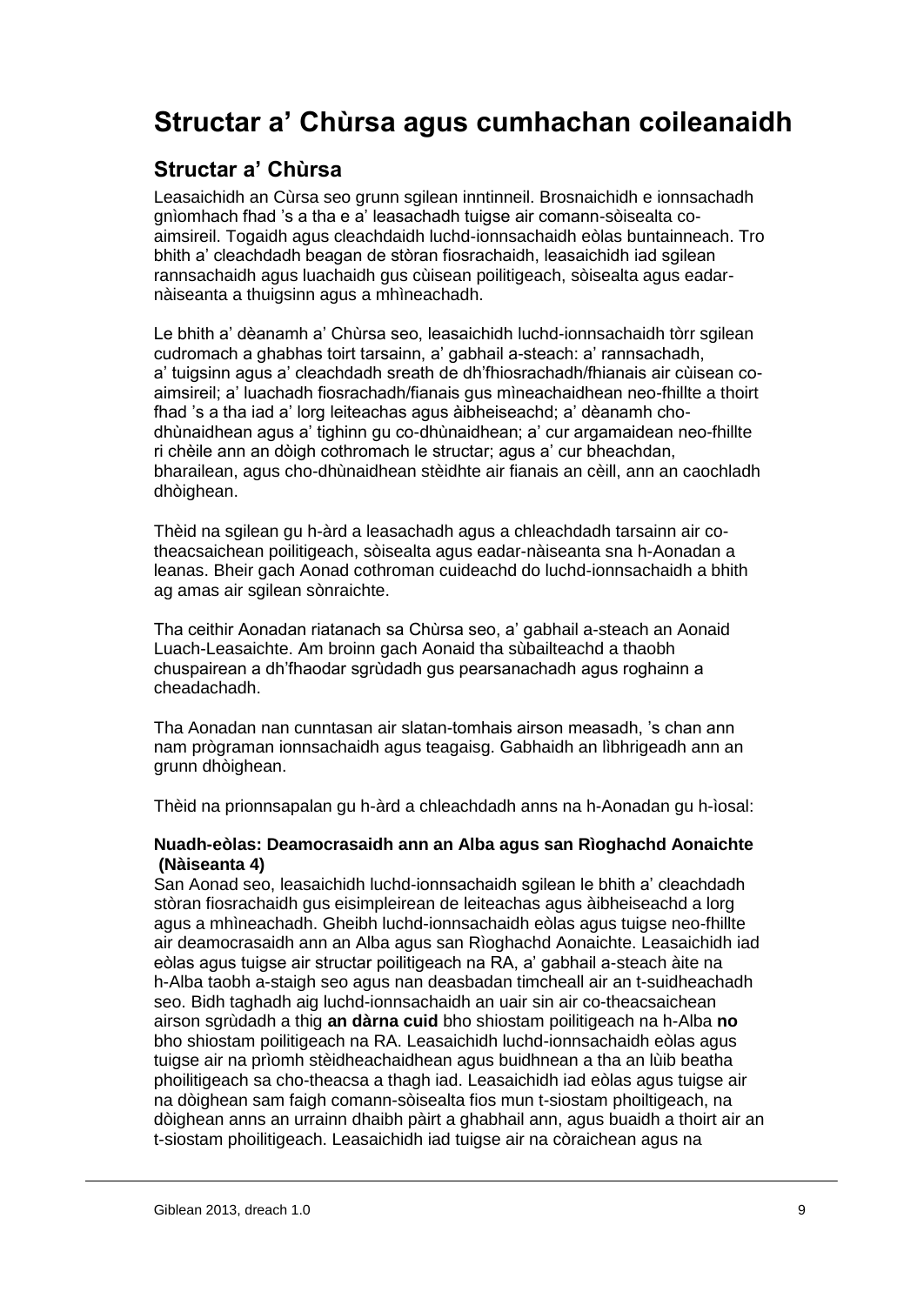dleastanasan aca ann an comann-sòisealta poilitigeach deamocratach coaimsireil.

**Nuadh-eòlas: Cùisean Sòisealta san Rìoghachd Aonaichte (Nàiseanta 4)**

San Aonad seo, leasaichidh luchd-ionnsachaidh sgilean le bhith a' cleachdadh stòran fiosrachaidh gus co-dhùnaidhean neo-fhillte a dhèanamh agus a dhìon. Gheibh luchd-ionnsachaidh eòlas agus tuigse neo-fhillte air cùisean sòisealta san Rìoghachd Aonaichte. Tha taghadh aca de chùisean sòisealta taobh a-staigh Alba agus na RA. Cuiridh co-theacsaichean airson sgrùdadh fòcas **an dàrna cuid** air neo-ionannachd shòisealta **no** air eucoir agus an lagh. Ann an cotheacsa neo-ionannachd shòisealta, cuiridh luchd-ionnsachaidh fòcas air feart sònraichte de neo-ionannachd shòisealta cho-aimsireil san RA. Leasaichidh iad eòlas agus tuigse air na h-adhbharan airson neo-ionannachd shòisealta agus a' bhuil, agus oidhirpean leis an riaghaltas, le buidhnean eile agus le daoine fa leth gus dèiligeadh rithe. Ann an co-theacsa eucoir agus an lagh, leasaichidh luchd-ionnsachaidh eòlas agus tuigse air na h-adhbharan airson eucoir, buaidh eucoir air daoine fa leth agus air comann-sòisealta, agus an t-àite aig daoine fa leth, am poileas, an siostam laghail agus an stàit ann a bhith a' dèiligeadh ri eucoir.

#### **Nuadh-eòlas: Cùisean Eadar-nàiseanta (Nàiseanta 4)**

San Aonad seo, leasaichidh luchd-ionnsachaidh sgilean le bhith a' cleachdadh stòran fiosrachaidh gus co-dhùnaidhean neo-fhillte a dhèanamh agus a dhìon. Gheibh luchd-ionnsachaidh eòlas agus tuigse neo-fhillte air cùisean eadarnàiseanta. Tha taghadh aca de cho-theacsaichean airson sgrùdadh. Faodaidh co-theacsaichean airson sgrùdadh a bhith **an dàrna cuid** sgrùdadh sòiseaconamach agus poilitigeach air tè de chumhachdan mòra an t-saoghail **no** cùis cho-aimsireil san t-saoghal. Cuiridh an sgrùdadh air tè de chumhachdan mòra an t-saoghail fòcas air cùisean sòis-eaconamach co-aimsireil agus air sgrùdadh air an t-siostam phoilitigeach aice. Cuiridh an sgrùdadh air cùis san t-saoghal fòcas air cùis cho-aimsireil mhòr, na h-adhbharan air a son agus a' bhuil, agus oidhirpean gus a fuasgladh.

#### **Aonad Luach-Leasaichte: Pìos-obrach Nuadh-eòlais (Nàiseanta 4)**

San Aonad seo, taghaidh luchd-ionnsachaidh cùis air a toirt bho chotheacsaichean nuadh-eòlais airson sgrùdadh pearsanta. Rannsaichidh iad a' chùis a thagh iad agus taisbeanaidh iad na toraidhean. Tron obair seo bidh cothroman aca fèin-fhiosrachadh fhaighinn air dùbhlan agus cleachdadh, 's iad a' toirt tuilleadh leasachaidh air na sgilean, an eòlas agus an tuigse a fhuair iad sna trì Aonadan eile den Chùrsa, agus gan cleachdadh.

### **Cumhachan coileanaidh**

Gus Cùrsa Nuadh-eòlas Nàiseanta 4 a choileanadh, feumaidh luchdionnsachaidh gach Aonad riatanach a phasaigeadh, a' gabhail a-steach an Aonaid Luach-Leasaichte. Chithear na h-Aonadan riatanach ann an earrann cnàmhan a' Chùrsa.

Chan eil Cùrsaichean Nàiseanta 4 air an rangachadh.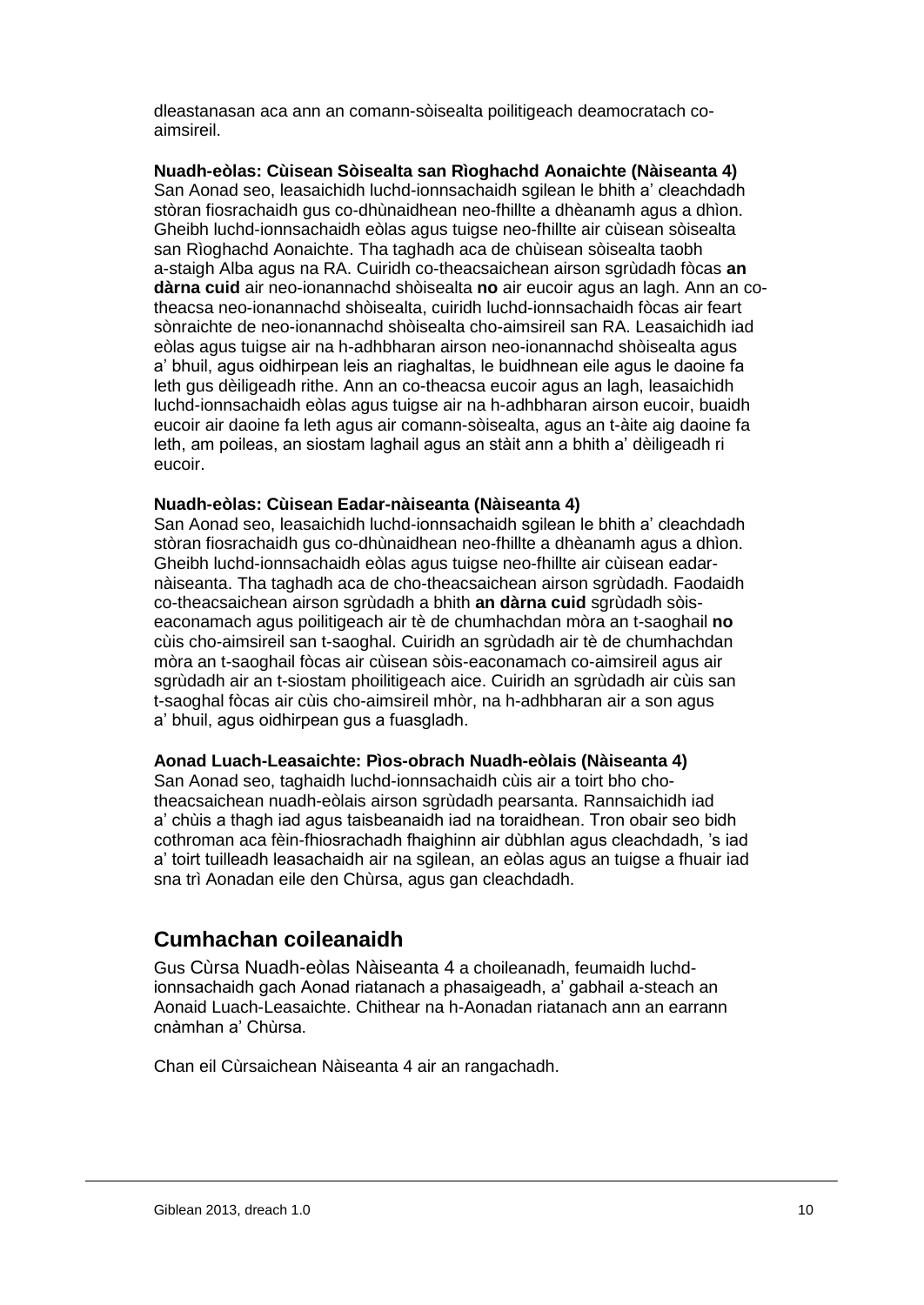# **Sgilean, eòlas agus tuigse**

Thèid tuilleadh fiosrachaidh mu sgilean, eòlas agus tuigse airson a' Chùrsa a thoirt seachad ann an *Notaichean-taic a' Chùrsa*. Tha tar-shealladh farsaing air na sgilean cuspair, an eòlas, agus an tuigse a thèid a chòmhdach sa Chùrsa, anns an earrainn seo.

Tha seo a' còmhdach:

- a' leasachadh agus a' cleachdadh sgilean, eòlas agus tuigse neo-fhillte ann an co-theacsaichean poilitigeach, sòisealta no eadar-nàiseanta
- le taic, a' rannsachadh agus a' cleachdadh fiosrachadh a chaidh a chruinneachadh bho bheagan de stòran mu chùisean co-aimsireil air a bheilear eòlach
- a' cleachdadh beagan stòran fiosrachaidh gus leiteachas agus àibheiseachd a lorg agus a mhìneachadh ann an co-theacsaichean poilitigeach air a bheilear eòlach
- a' cur dìon neo-fhillte air co-dhùnaidhean a rinneadh ann an cotheacsaichean sòisealta air a bheilear eòlach, a' cleachdadh beagan stòran fiosrachaidh
- a' cur dìon neo-fhillte air co-dhùnaidhean ciallach dhan tàinig iad a' cleachdadh beagan stòran fiosrachaidh mu chùisean eadar-nàiseanta air a bheilear eòlach
- a' sealltainn eòlas agus tuigse air na prìomh phròiseasan, stèidheachaidhean agus buidhnean deamocratach a tha an lùib beatha phoilitigeach na h-Alba agus/no na RA le bhith a' toirt seachad thuairisgeulan fìrinneach agus mhìneachaidhean neo-fhillte
- a' sealltainn eòlas agus tuigse air cùis shòisealta mhòr ann an Alba agus san RA le fòcas air neo-ionannachd shòisealta no air eucoir agus an lagh le bhith a' toirt seachad thuairisgeulan fìrinneach agus mhìneachaidhean neofhillte
- a' sealltainn eòlas agus tuigse air cùis eadar-nàiseanta a tha a' buntainn an dàrna cuid ri tè de chumhachdan mòra an t-saoghail no ri cùis cho-aimsireil san t-saoghal, le bhith a' toirt seachad thuairisgeulan fìrinneach agus mhìneachaidhean neo-fhillte.

Bidh sgilean, eòlas agus tuigse a bhios sa Chùrsa a rèir ìre SCQF a' Chùrsa. Bheir sònrachaidhean ìre SCQF tuilleadh fiosrachaidh air feartan agus coileanadh ris am bi dùil aig gach ìre SCQF [\(www.sqa.org.uk/scqf\)](http://www.sqa.org.uk/scqf).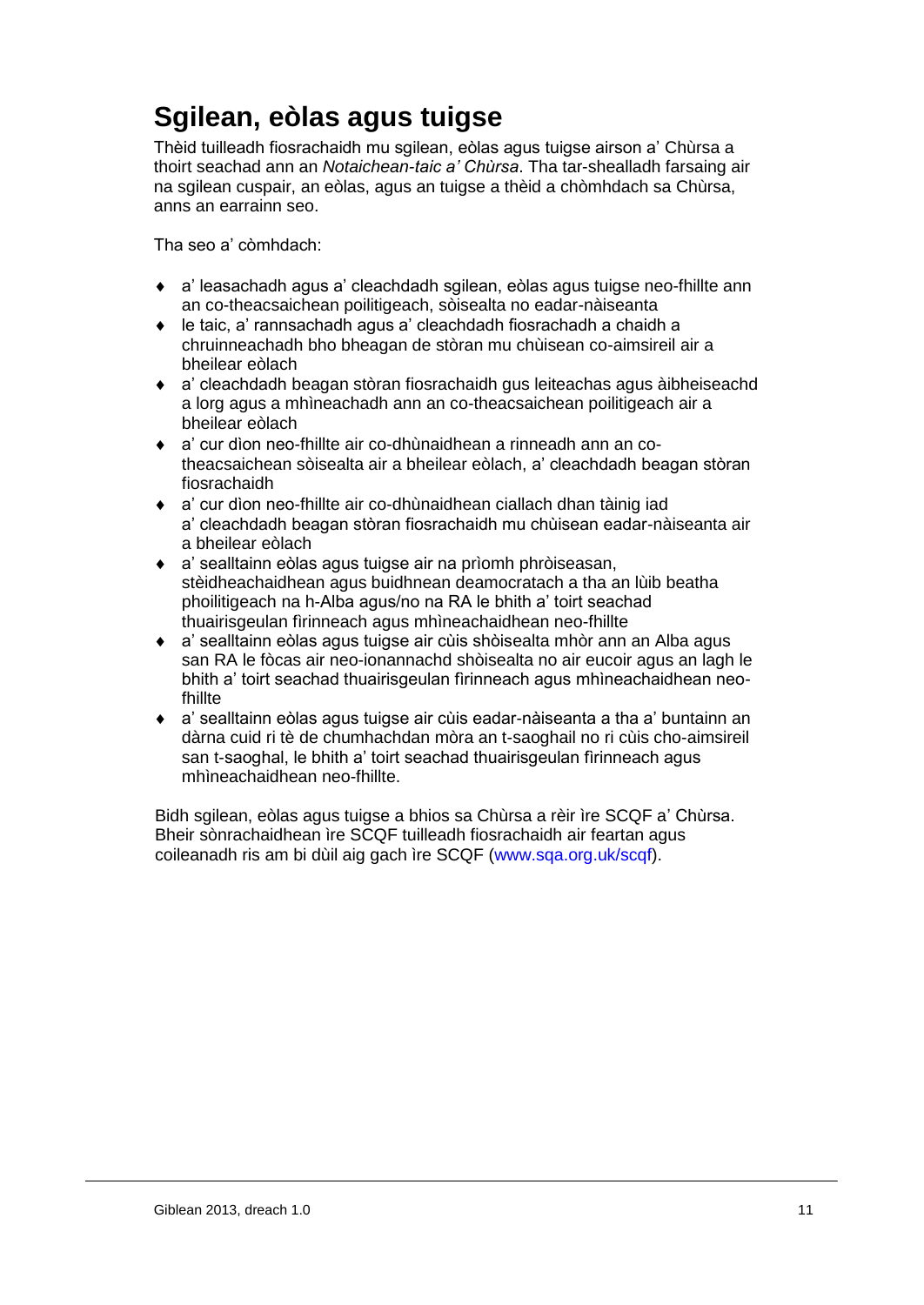# **Measadh**

Tha tuilleadh fiosrachaidh mu mheasadh airson a' Chùrsa ann an *Notaicheantaic a' Chùrsa.*

# **Measadh Aonaid**

Tha in-mheasadh ga dhèanamh air gach Aonad mu choinneamh nan cumhachan a chithear anns na Sònrachaidhean Aonaid.

Faodar am measadh Aonad mu seach no le co-mheasadh.

Thèid am measadh soirbheachail/neo-shoirbheachail anns na h-ionadan fhèin.

Nì SQA dearbhadh-càileachd mionaideach, a' gabhail a-steach dearbhadh a-muigh, gus dèanamh cinnteach gu bheil am breithneachadh measaidh cunbhalach agus a rèir ìrean nàiseanta.

Bidh measadh nan Aonadan sa Chùrsa seo mar a leanas:

#### **Nuadh-eòlas: Deamocrasaidh ann an Alba agus san Rìoghachd Aonaichte (Nàiseanta 4)**

Bidh aig an neach-ionnsachaidh ri fianais a shealltainn air:

- comas beagan stòran fiosrachaidh a chleachdadh gus leiteachas agus àibheiseachd a lorg agus a mhìneachadh ann an co-theacsaichean air a bheilear eòlach bho chùisean poilitigeach ann an Alba agus san Rìoghachd Aonaichte
- tuairisgeulan neo-fhillte agus mìneachaidhean goirid a tha a' sealltainn eòlas agus tuigse, a tha gu ìre mhòr fìrinneach, air cùisean poilitigeach ann an Alba agus/no san Rìoghachd Aonaichte

#### **Nuadh-eòlas: Cùisean Sòisealta san Rìoghachd Aonaichte (Nàiseanta 4)** Bidh aig an neach-ionnsachaidh ri fianais a shealltainn air:

- comas beagan stòran fiosrachaidh a chleachdadh gus co-dhùnaidhean a dhèanamh agus a dhìon ann an co-theacsaichean air a bheilear eòlach mu chùisean sòisealta san Rìoghachd Aonaichte
- tuairisgeulan neo-fhillte agus mìneachaidhean goirid a' sealltainn eòlas agus tuigse, a tha gu ìre mhòr fìrinneach, air cùisean sòisealta ann an Alba agus san Rìoghachd Aonaichte air an toirt an dàrna cuid bho cho-theacsa neoionannachd shòisealta san Rìoghachd Aonaichte no bho eucoir agus an lagh san Rìoghachd Aonaichte

#### **Nuadh-eòlas: Cùisean Eadar-nàiseanta (Nàiseanta 4)**

Bidh aig an neach-ionnsachaidh ri fianais a shealltainn air:

- comas beagan stòran fiosrachaidh a chleachdadh gus tighinn gu codhùnaidhean ciallach ann an co-theacsaichean air a bheilear eòlach mu chùisean eadar-nàiseanta, agus an dìon
- tuairisgeulan neo-fhillte agus mìneachaidhean goirid a' sealltainn eòlas agus tuigse, a tha gu ìre mhòr fìrinneach, air cùisean eadar-nàiseanta air an toirt an dàrna cuid bho sgrùdadh air cùisean sòis-eaconamach agus poilitigeach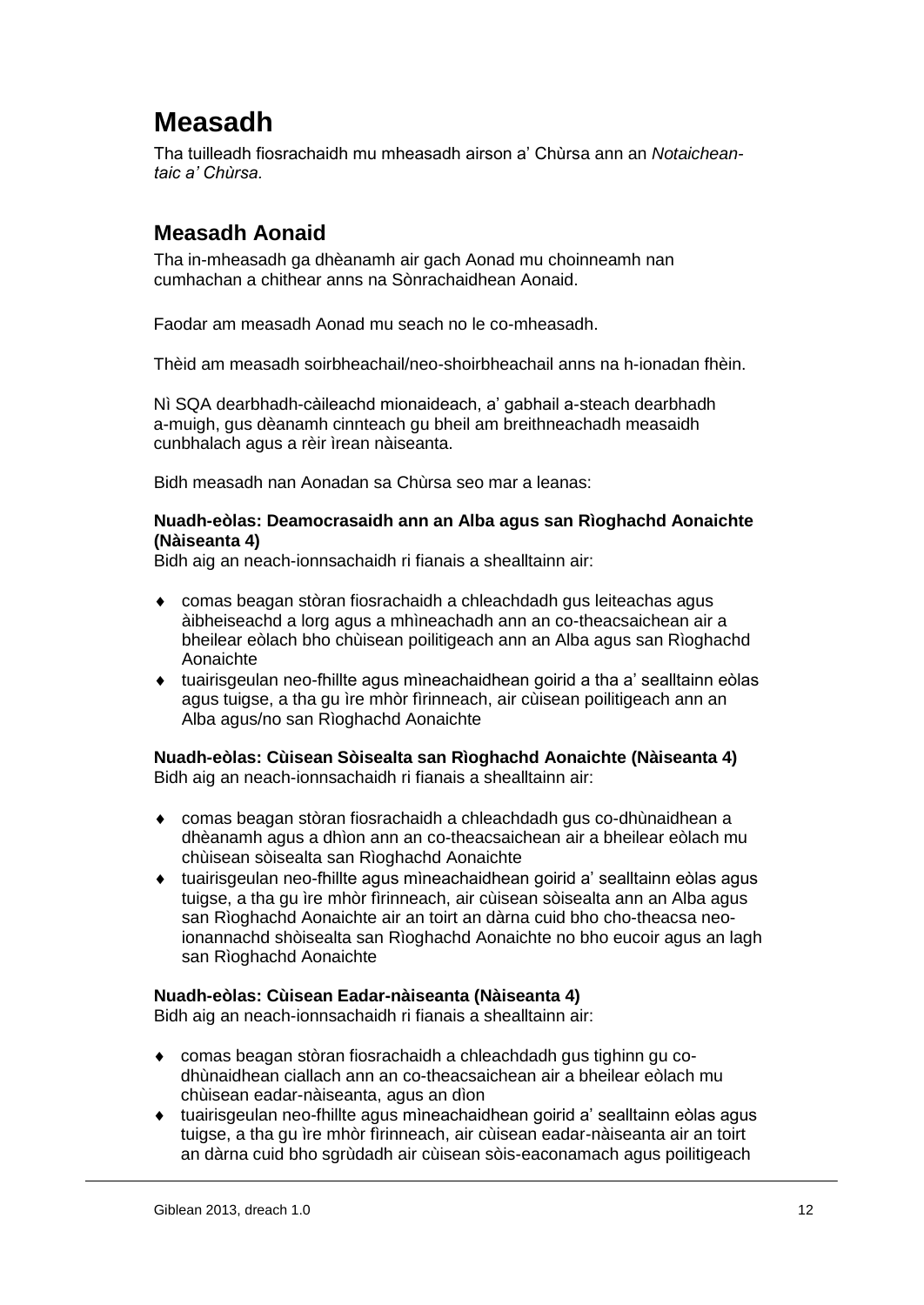ann an tè de chumhachdan mòra an t-saoghail no bho chùis cho-aimsireil san t-saoghal

### **Aonad Luach-Leasaichte**

Tha measadh air luach-leasaichte ann an Cùrsaichean bho Nàiseanta 4 gu Àrdìre Adhartach. Aig Nàiseanta 4, thèid luach-leasaichte a mheasadh ann an Aonad Luach-Leasaichte. Dèiligidh an t-Aonad Luach-Leasaichte ri prìomh adhbharan agus amasan a' Chùrsa mar a tha iad gam mìneachadh ann am Feallsanachd a' Chùrsa. Nì e seo le bhith a' dèiligeadh ri aon no barrachd à farsaingeachd, dùbhlan no cleachdadh.

Ann an Cùrsa Nuadh-eòlas Nàiseanta 4, cuiridh an t-Aonad Luach-Leasaichte fòcas air:

- dùbhlan
- cleachdadh

Leudaichidh agus cleachdaidh an neach-ionnsachaidh na sgilean, an t-eòlas agus an tuigse a tha e air faighinn tron Chùrsa. Thèid seo a mheasadh le pìosobrach anns an rannsaich luchd-ionnsachaidh cuspair no cùis nuadh-eòlais agus taisbeanaidh iad na toraidhean. Bidh am pìos-obrach fosgailte agus sùbailte gu leòr gus pearsanachadh agus roghainn a cheadachadh.

Bidh eisimpleirean de shlatan-tomhais airson nan Aonadan seo rim faighinn anns a' *Ghoireas Measaidh Nàiseanta.*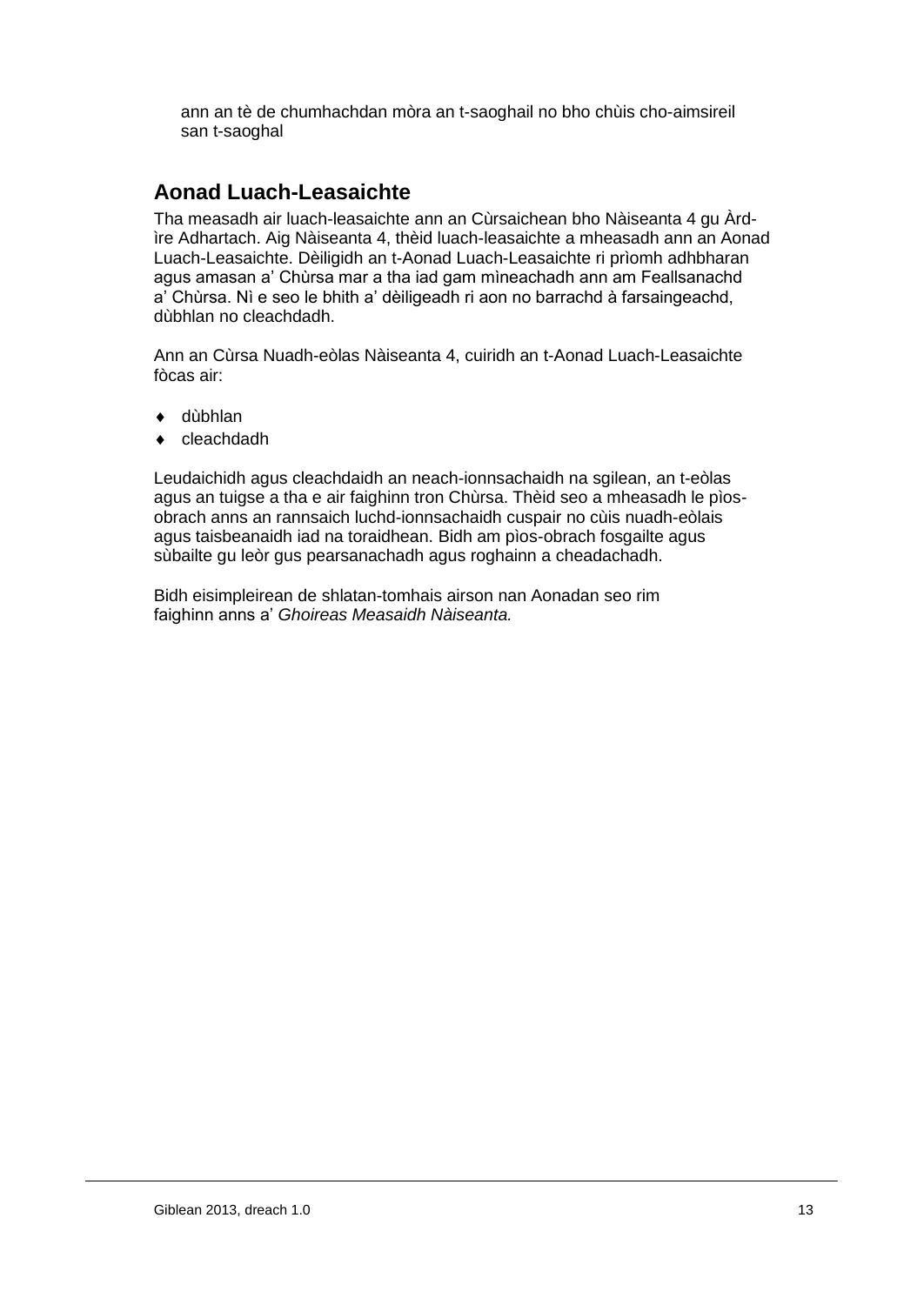# **Leasachadh sgilean airson ionnsachadh, sgilean airson beatha agus sgilean airson obair**

Tha dùil gun leasaich luchd-ionnsachaidh sgilean farsaing, coitcheann tron Chùrsa seo. Tha na sgilean a bhios luchd-ionnsachaidh a' leasachadh agus a' leudachadh tron Chùrsa stèidhte air *Skills Framework: Skills for Learning, Skills for Life and Skills for Work* le SQA agus tha iad bho na prìomh raointean sgilean gu h-ìosal. Feumar iad seo fhighe a-steach don Chùrsa far a bheil cothroman iomchaidh ann.

#### **1 Litearrachd**

1.1 Leughadh

#### **2. Àireamhachd**

2.3 Làimhseachadh fiosrachaidh

#### **4 Comas-obrach, iomairt agus saoranachd**

4.6 Saoranachd

#### **5 Sgilean smaoineachaidh**

- 5.2 A' tuigsinn
- 5.3 A' cleachdadh

Tha leudachadh air na sgilean seo ri fhaighinn ann an *Skills Framework: Skills for Learning, Skills for Life and Skills for Work* le SQA. Bidh ìre nan sgilean sin freagarrach airson ìre a' Chùrsa. Tha tuilleadh fiosrachaidh mu bhith a' fighe a-steach sgilean airson ionnsachadh, sgilean airson beatha agus sgilean airson obair airson a' Chùrsa ri fhaighinn ann an *Notaichean-taic a' Chùrsa*.